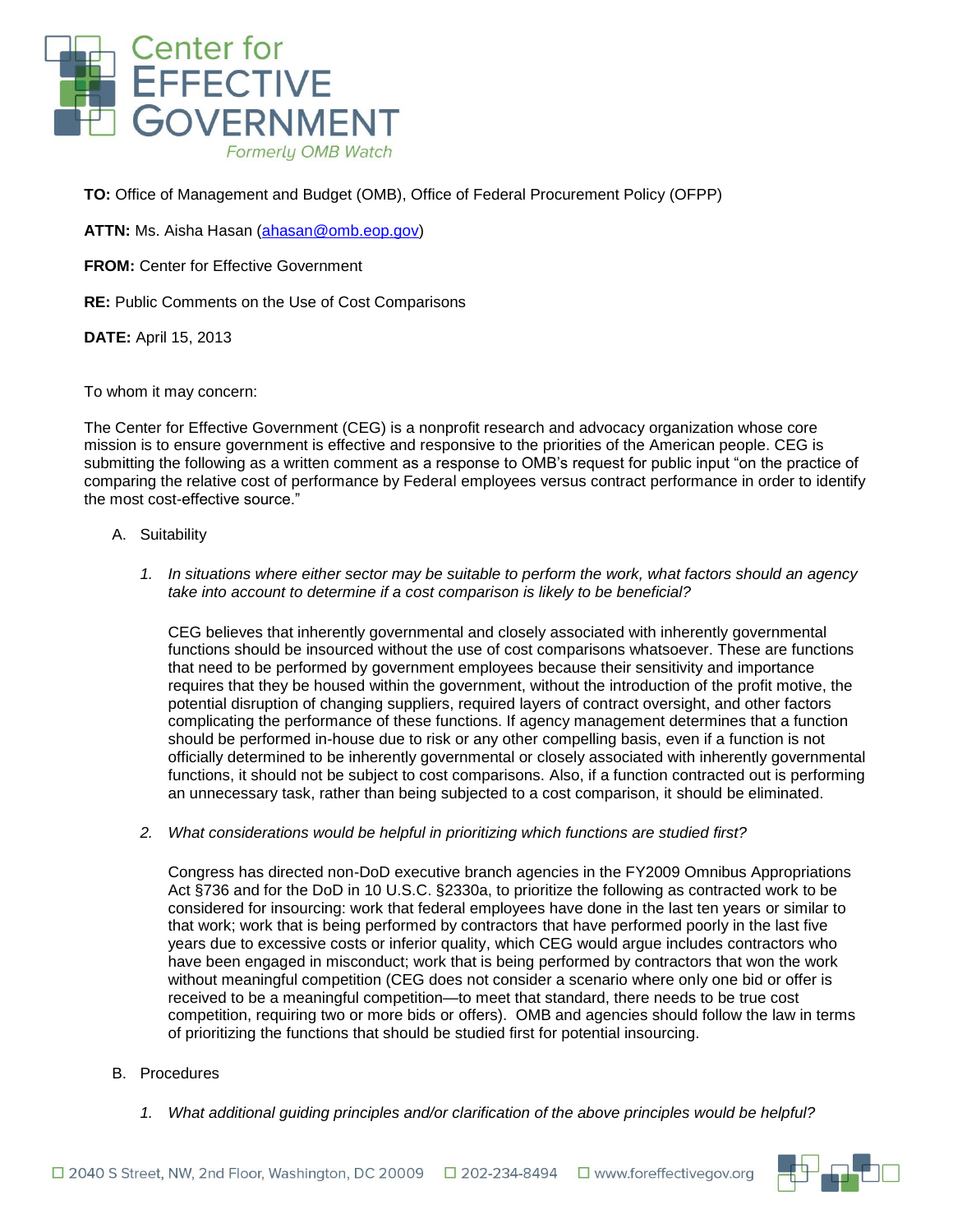There should be no arbitrary caps on the number of federal civilian employees. Currently, even if an agency can get a waiver from an in-house staffing cap or if an agency can swap out one government worker billet for another, it creates additional hurdles and thus disincentives for agencies to effectively staff their operations. If a cost comparison determines that a government workforce is the cheaper option – aside from inherently governmental or closely associated with inherently governmental functions, which should always be staffed by federal workers, or other compelling reasons– it should be insourced.

Congress has passed laws (for non-DoD agencies: FY2008 Consolidated Appropriations Act (P.L. 110-161) §739; for the DoD: 10 U.S.C. §2461(a)(1)(G)) that prevent inclusion of worker retirement and healthcare benefits as part of the cost comparison. This is important because it prevents a race to the bottom by giving a costing advantage to contractors that provide the fewest benefits for their workers.

*2. What guidance might be provided regarding tracking of results to ensure expected benefits identified in the cost comparison have been realized?*

For non-DoD agencies, the FY2010 Omnibus Appropriations Act §743, and for the DoD, 10 U.S.C. §2330a, require agencies to identify functions that could be insourced and develop an insourcing plan. OMB should require compliance with these laws. Both the functions identified and the insourcing plans by agencies should be posted online and OMB should aggregate links to this information on its own public web page to make it easier for the public to find these disparate plans. The agencies should be required to annually report on their success in insourcing these positions, listing the number and types of positions insourced, and information on what basis the positions were insourced. A model for such an annual report is the September 2011 "Report to the Congressional Defense Committees on the Department of Defense's FY 2010 In-sourcing Actions."<sup>1</sup>

3. *What changes and/or clarifications might be considered to improve the effectiveness of these principles in the conduct of a cost comparison*?

The A-76 process is not an appropriate methodology for conducting cost comparisons for insourcing decisions. A-76 has come under criticism from variety of sources -- from the RAND Corporation to the Department of Defense Inspector General. There is a current government-wide moratorium on the use of A-76<sup>2</sup> and there are substantial flaws in it: from how overhead is calculated for government workers; to the calculation of contract administration costs; to the lack of consideration of the impact on federal taxes paid by contractor versus government employees; to factoring the potential size of award/incentive fees that could be paid to a contractor, but that would not be paid to federal workers.

*4. In 2010, the Department of Defense established business rules for use in estimating and comparing the full costs of military and civilian manpower and contract support. See Directive-Type Memorandum (DTM) 09-007, "Estimating and Comparing the Full Costs of Civilian and Military Manpower and Contract Support," available at http://www.dtic.mil/whs/directives/corres/pdf/DTM-09- 007.pdf. What, if any, principles might be considered for adoption government-wide?*

While the DTM is flawed, CEG urges OMB to direct departments and agencies government-wide to utilize the DoD's DTM as a methodology for conducting cost comparisons. The Government Accountability Office (GAO) is reviewing the DTM currently and it should be revised accordingly in response to GAO's findings.

1

<sup>1</sup> <http://pogoarchives.org/m/ns/fy2010-insourcing-report-iaw-sec-323-of-fy2011-ndaa-20110902.pdf>

<sup>2</sup> <http://www.fas.org/sgp/crs/misc/R40854.pdf>